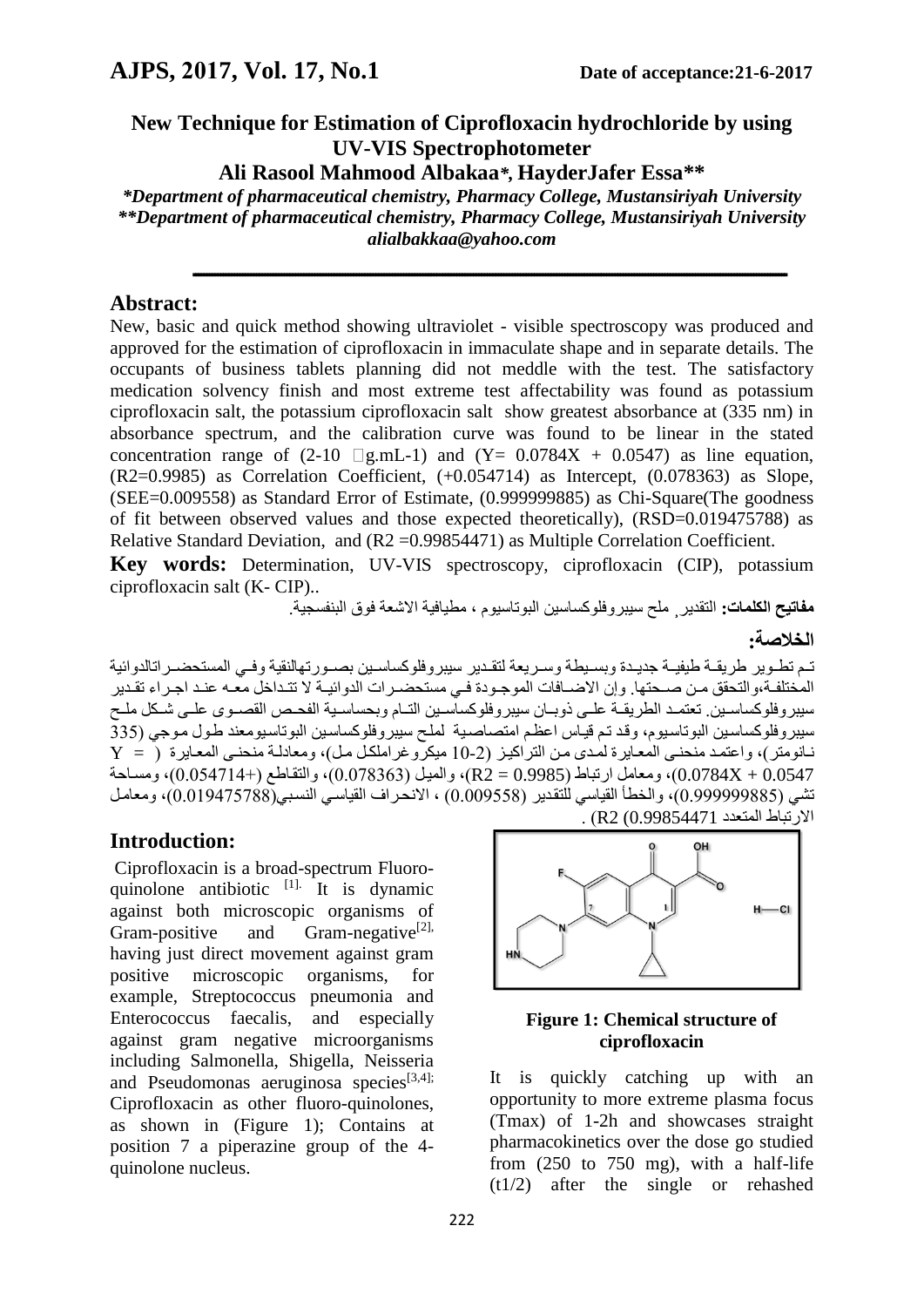organization of around (3-5 h). At least 70% of the oral measurement is discharged unaltered in the urine. Plasma protein authoritative of ciprofloxacin is around 30% [5-7].

Analytical methods are required to characterize drug substances and product's composition during all periods of pharmaceutical advancement.

Change of methods to achieve the last objective of guaranteeing the nature of medication substances and items must be actualized in conjunction with a comprehension of the synthetic conduct and physicochemical properties of the medicinal substance. These determinations require exceptionally complex instruments and methods such as High-performance liquid chromatography, Gas Chromatography and Spectrophotometer…. Etc..

Broad writing, study uncovers that several analytical techniques have been accounted for the estimation of ciprofloxacin hydrochloride in pharmaceutical dose shape which incorporates spectrophotometric strategies, HPLC and

RP-HPLC. It is fundamental to decide ciprofloxacin with the end goal of pharmaceutical quality control. Most of the indicative techniques for the affirmation of ciprofloxacin utilize  $HPLC^{[8,9]}$ , it is moreover the official method in United States Pharmacopeia and Brasileria Pharmacopeia[10,11]. Different strategies have been accounted for the assurance of ciprofloxacin utilizing systems, for example visible spectrophotometer [12,13].

Turbid-metric technique for the estimation of ciprofloxacin hydrochloride in<br>
ophthalmic solutions [14]; FTIR ophthalmic solutions  $[14]$ ; FTIR spectroscopy: A tool for quantitative analysis of ciprofloxacin in tablets  $[15]$ , the method involves the extraction of the active ingredient with methanol followed by phosphate buffer pH 6.0; An analysis of ciprofloxacin by a simple HPLC method by employing reversed-phase chromatography using an isocratic mobile

phase of acetonitrile (2%) and acetic acid aqueous solution  $(16:84, v/v)$ . Umbelliferon was used as an internal standard<sup>[16]</sup>.

The estimation of ciprofloxacin hydrochloride was accomplished by using the zero /0th, first, and second order procedure amounts metriced at 264, 273 and 273 nm respectively  $^{[17]}$ ,

The purpose of the current study is to suggest an accurate, precise, simple, sensitive and directly spectrophotometric technique for estimation of ciprofloxacin hydrochloride in tablet dosage forms from different companies in Iraqi markets, the method is based on the dissolving of ciprofloxacin in potassium hydroxide solution (i.e. potassium Ciprofloxacin salt), no intervention was found from tablet excipients at the chose wavelength and examination conditions.

This validated technique was used to investigate financially accessible particular brands of ciprofloxacin tablets delivered by four distinct organizations in the Iraqi.

# **EXPERIMENTAL**

#### **Apparatus**

All absorbance measurements were conducted with a UV-VIS Spectrophotometer (Shimadzu 1650), 160 computerized twofold pillar record in and 1cm Quartz cuvette.

The estimation properties wavelength extends from (600-300nm), examining interim is 1.0, check speed is moderate, opening width: 2.0 nm, auto testing interim is debilitated, filter mode is single, measuring mode: absorbance. Light source change wavelength around 340.8 nm, S/R trade is ordinary, and UV Probe Software, micropipette and digital electric balance. All spectrophotometer measurements were at room temperature laboratory standard.

#### **Chemicals used**

Ciprofloxacin RS was supplied by the S.D.I. (Iraq) and utilized as standards (relegated purity 99.8%), Potassium hydroxide, the tablets contain (500mg) of ciprofloxacin were acquired in the Iraqi markets as mentioned in (Table 1), and all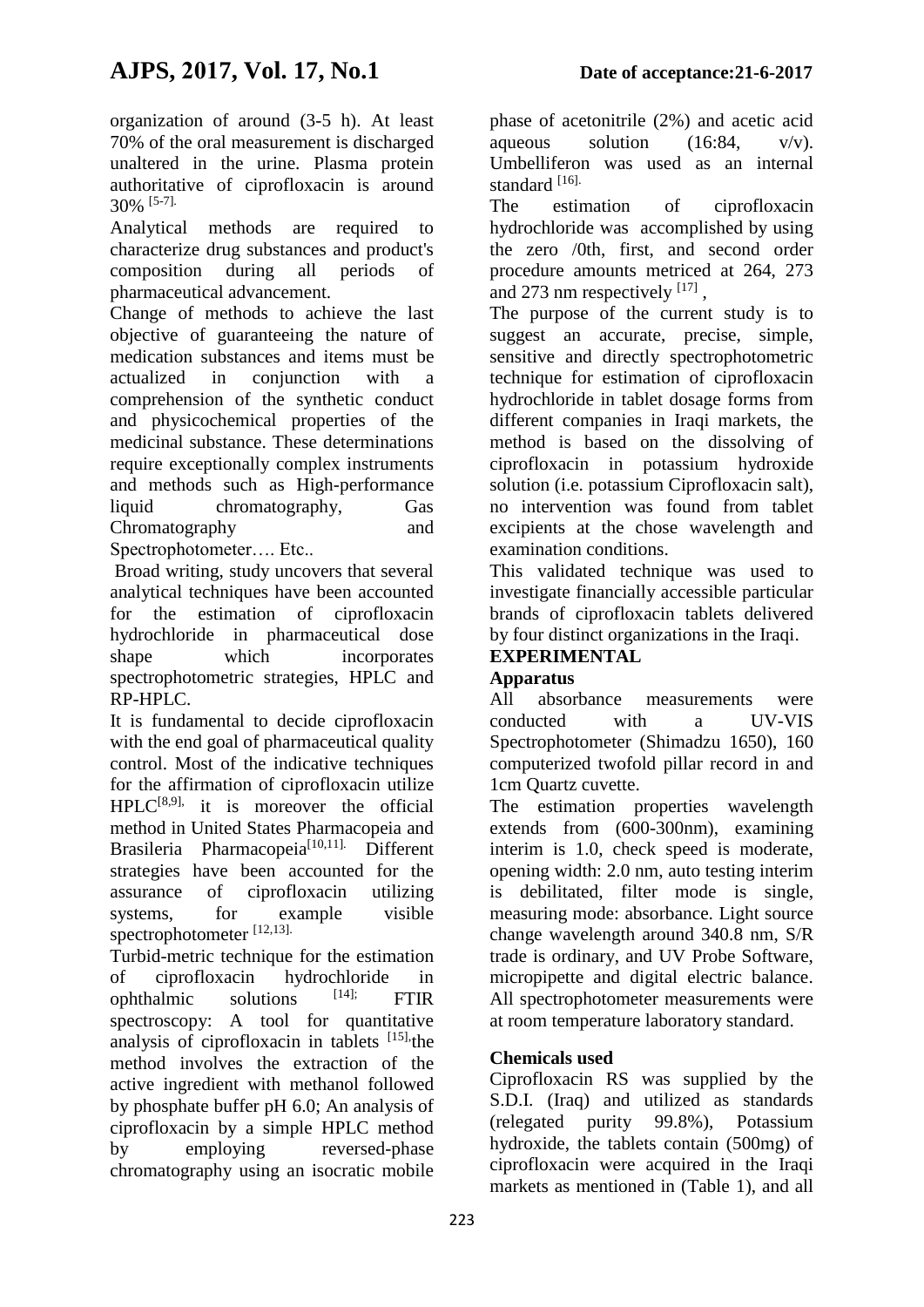# **AJPS, 2017, Vol. 17, No.1 Date of acceptance:21-6-2017**

| other | synthetic | reagents | were | investigative review.                                     |
|-------|-----------|----------|------|-----------------------------------------------------------|
|       |           |          |      | Table 1: Ciprofloxacin tablets 500mg in Iraqi pharmacies. |

| NO.            | <b>TRADE</b><br><b>NAME</b> | <b>COMPANY</b>         | Mad. D. | Exp. D. | <b>BATCH</b><br>NO. | *Average<br>Wt. of<br>Tablets<br>(g) |
|----------------|-----------------------------|------------------------|---------|---------|---------------------|--------------------------------------|
|                | Cipropharm                  | Pharma International   | 04/2014 | 04/2017 | 14194               | 0.790                                |
|                |                             | Co. Amman- Jordan      |         |         |                     |                                      |
| 2              | Ciproneer                   | Pioneer Co. Iraq       | 10/2013 | 10/2016 | 130141A             | 0.747                                |
| 3              | Microflox                   | <b>MICRO LABS</b>      | 08/2014 | 07/2018 | <b>MIFH0051</b>     | 0.788                                |
|                |                             | <b>LIMITED - INDIA</b> |         |         |                     |                                      |
| $\overline{4}$ | Bactiflox-                  | Sofarimex, Cacem,      | 03/2014 | 03/2017 | 40295               | 0.762                                |
|                | 500                         | Portugal for Acino.    |         |         |                     |                                      |
|                |                             | Miesbach, Germany      |         |         |                     |                                      |

\*Average ten tablets weight

#### **Preparation of Standard stock solution**

 Standard stock Ciprofloxacin solution (0.200g.L-1) was set up by dissolving (20.04mg) of purified Ciprofloxacin with (5mL) of potassium hydroxide (0.1eq/L) in (100mL) volumetric flask, afterwards diluting with D.W. to the stamp (as potassium ciprofloxacin salt) and then six

diverse standard solutions (2.0 10.0µg/mL) were set up by transfer (0.500 -2.500 mL) of standard stock solutions in a volumetric flask (50mL) by micropipette, then diluting with D.W. To the stamp, the arrangements of standard solutions were listed in (Table.2).

|  | <b>Table.2: Absorbance of Standard solutions</b> |  |  |
|--|--------------------------------------------------|--|--|
|--|--------------------------------------------------|--|--|

| Cons. $(\mu g/mL)$ | ABS.  | NOTES*                                                                     |
|--------------------|-------|----------------------------------------------------------------------------|
|                    |       | $Y = 0.0784 X + 0.0547$                                                    |
|                    | 0.216 | Correlation Coefficient $R^2 = 0.9985$                                     |
|                    | 0.363 | Chi Square = $0.999999885$<br>Standard Error of Estimate(SEE) = $0.009558$ |
|                    | 0.450 | Relative Standard Deviation = $0.019475788$                                |
|                    | 0.513 | Multiple Correlation Coefficient $R^2 = 0.99854471$                        |
|                    | 0.694 | $Slope = 0.078363$                                                         |
| IO                 | 0.835 | Intercept = $0.054714$                                                     |

\*Six consecutive replicate the solution of standard solution.

#### **Samples preparation**

For Ciprofloxacin tablets were utilized by various manufacturing companies in the Iraqi market was listed in Table1. Ten tablets of each type or source were weighed, then grounded to fine powders using mortar and pestle and a normal measure of comparable to (20mg) of Ciprofloxacin (sample solution) disintegrated with 5mL of KOH (0.1N) into a beaker then transfer into a volumetric flask (100mL), and diluting with D.W. to the mark.

Six solutions were prepared from the sample solution by moving  $(1.5mL)$  from the sample solution to the volumetric flask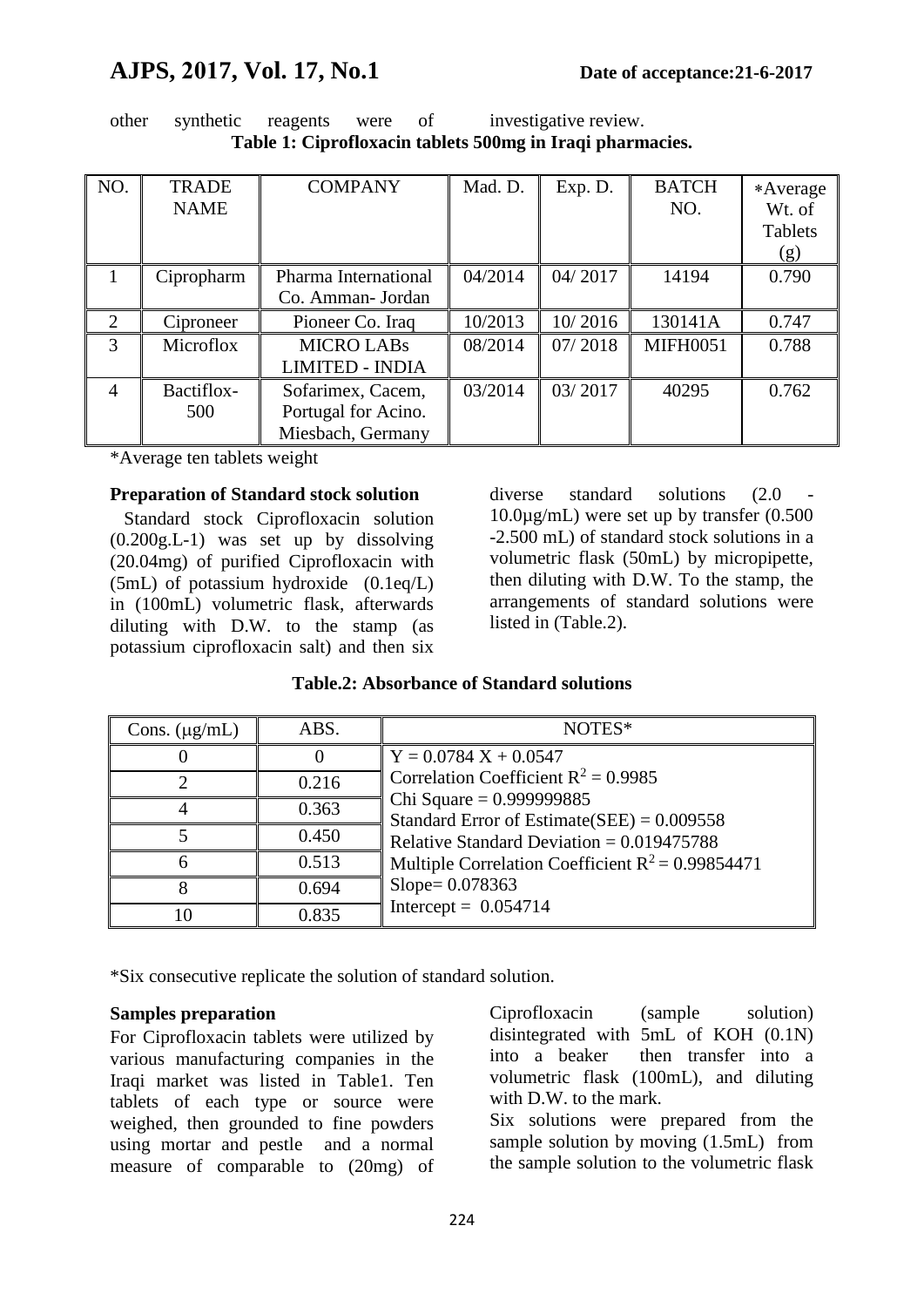(50mL) by micropipette then diluted with D.W. ( $\approx 6.0$  mg.L-1).

#### **ABSORBANCE SPECTRUM of Ciprofloxacin**

Transfer (1.375mL) of the standard stock solution (0.200  $g/L$ ) by micropipette up to the volumetric flask(50mL), and then diluted with D.W. to the mark, the standard

solution (5.5  $\mu$ g/mL) absorbance was measured at a range (600-300 nm).

The absorbance spectrum and **a**max at (335nm) were shown in (Fig.2); A similar absorbance range appear for Ciprofloxacin tablets were utilized by various companies in the Iraqi market**.**



**Fig.2: Absorbance spectrum of Ciprofloxacin (max 335 nm)**

#### **Calibration curve**

 This technique was resolved at six concentration levels ranging from (2-10 mg/L) for Ciprofloxacin. The calibration curve was built up by plotting absorbance versus concentrations of Ciprofloxacin and

the regression equation was calculated in which each observance was the average of six determinations of standard solutions. The linear absorbance data for the calibration curve was listed in (Table2) and (Fig.3).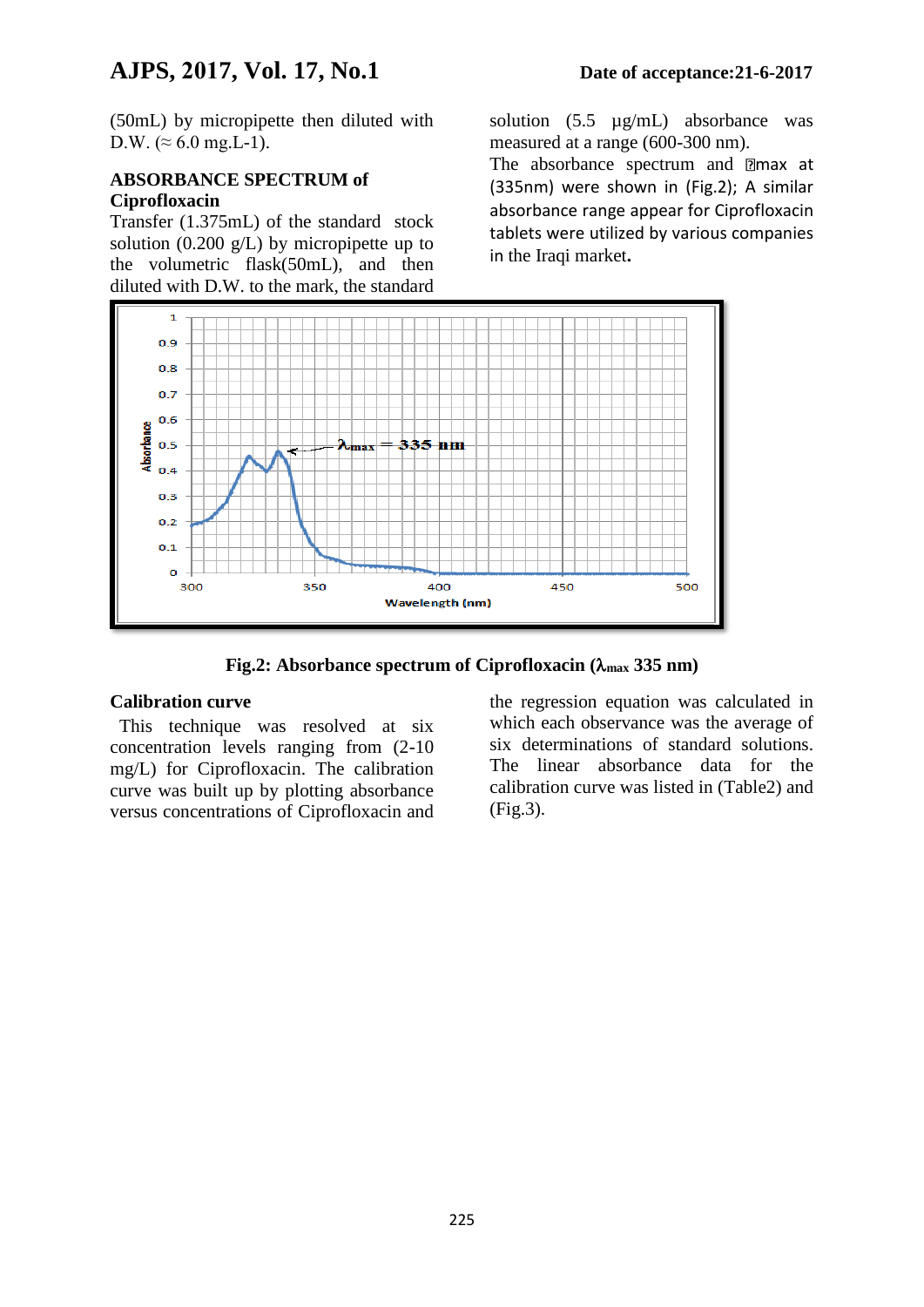

**Fig. 3: The calibration curve for six concentrations**

#### **DISCUSSION THE RESULTS: Linearity:**

The linearity of the medication was obtained for the calibration curve; It has been shown to be linear in the stated concentration range of  $(2-10 \text{ g.mL-1})$  and  $(Y = 0.0784X + 0.0547)$  as line equation, (R2=0.9985) as Correlation Coefficient, (+0.054714) as Intercept, (0.078363) as Slope, (SEE=0.009558) as Standard Error of Estimate, (0.999999885) as Chi-Square(The goodness of fit between observed values and those expected theoretically),  $(RSD=0.019475788)$  as Relative Standard Deviation, and (R2 =0.99854471) as Multiple Correlation Coefficient shown in (Table 2).

#### **Accuracy and Precision:**

The recovery of the technique (accuracy) was examined in which a solution containing Ciprofloxacin (Conce. = 2.0 – 10.0 mg/L) With no impurities identified with reference material at appropriate concentrations.

Accuracy and RSD obtained were shown in (Table 3) affirmed the satisfactory accuracy of a technique used in this study. The low RSD (relative standard deviation) values indicate that this method is precise: The precision of the analytical system was explored by performing six consecutive replicates solution of the same standard solution. The SD (standard deviation) and RSD recorded in (Table 3).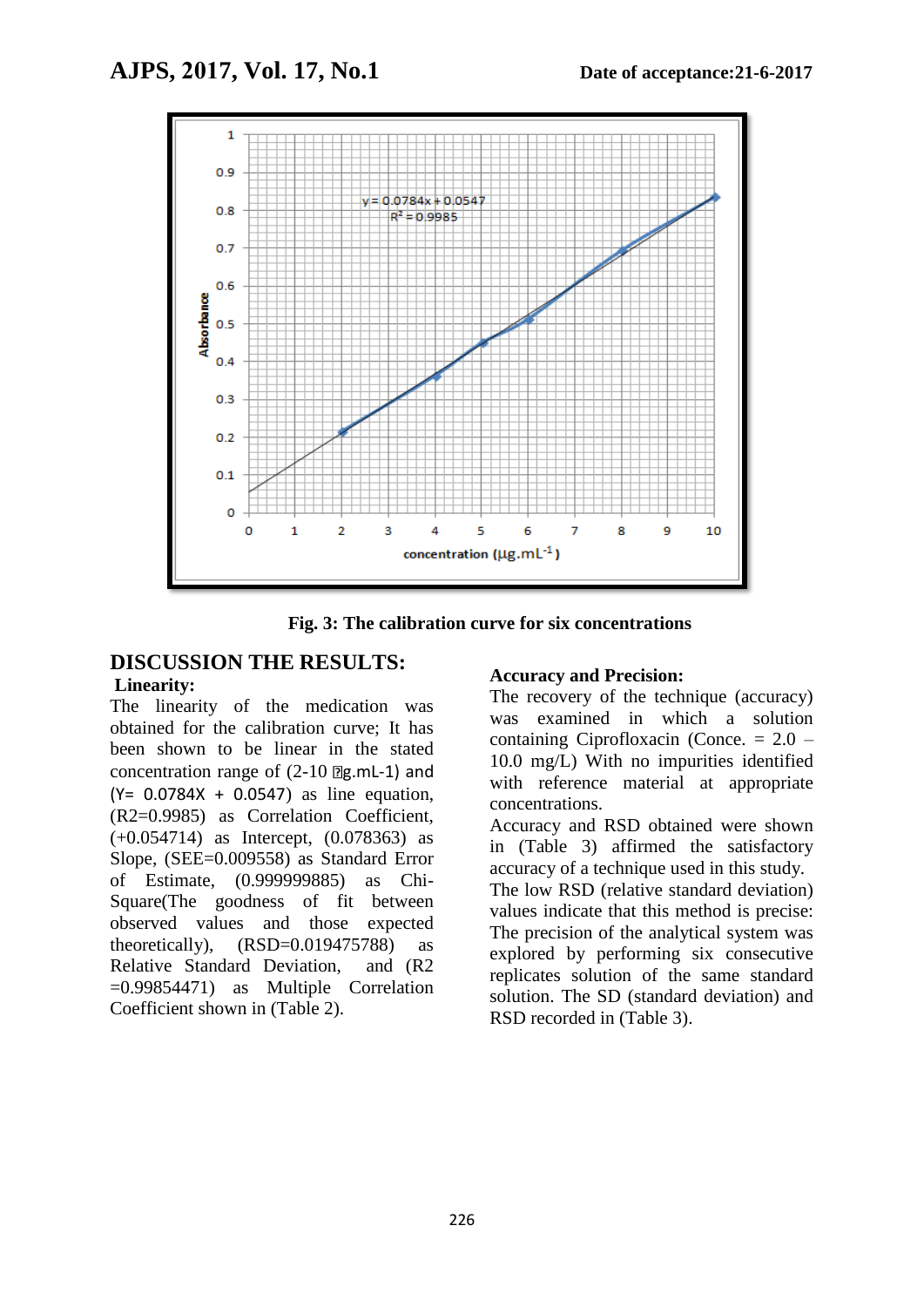| Concentration of<br>$CIP$ (ppm) |          | Recovery <sup>*</sup> $\sqrt[6]{\ }$ | <b>SD</b> | $R.S.D^*$ % | Error <sup>*</sup><br>$\%$ | LOQ      | <b>LOD</b> |
|---------------------------------|----------|--------------------------------------|-----------|-------------|----------------------------|----------|------------|
| Taken                           | Found*   |                                      |           |             |                            |          |            |
| $\overline{2}$                  | 2.0025   | 100.125                              | 0.01405   | 0.7018      | 0.125                      | 1.79337  | 0.59181    |
| $\overline{4}$                  | 4.00142  | 100.00035                            | 0.00944   | 0.23582     | 0.00035                    | 1.20416  | 0.39737    |
| $\mathfrak{H}$                  | 5.00167  | 100.01                               | 0.00361   | 0.07227     | 0.01                       | 0.461287 | 0.15222    |
| 6                               | 5.998667 | 99.97778                             | 0.005465  | 0.091104    | 0.02222                    | 0.697401 | 0.230142   |
| 8                               | 7.9999   | 99.99875                             | 0.00348   | 0.043503    | 0.00125                    | 0.444116 | 0.146558   |
| 10                              | 10.00228 | 100.0228                             | 0.003262  | 0.032614    | 0.0228                     | 0.416288 | 0.137375   |

#### **Table.3: The Accuracy and precision values**

\*Six consecutive replicate the solution of standard solution.

## **The Detection limit (LOD) and the Quantification limit (LOQ)**

By the following equations:  $LOD = 3.3$  (SD/m)  $LOQ = 10(SD/m)$ 

The LOD and LOQ were Calculates from the standard deviation (SD) of responses and slope  $(m= 0.078363)$ ; As shown in (Table 3).

The LOD for Ciprofloxacin was (0.59181 - 0.137375 mg/L), while LOQ was up to (1.79337–0.416288 mg/L).

## **Validation method:**

The method was approved through sensitivity, linearity, accuracy and precision, as listed in (Table 4).

| NO.           | <b>PARAMETERS</b>          | <b>RESULT</b>           |
|---------------|----------------------------|-------------------------|
|               | $(\lambda_{\text{max}})$ * | 335 nm                  |
| $\mathcal{D}$ | <b>Equation of Linear</b>  | $Y = 0.0784 X + 0.0547$ |
| 3             | Linearity of Conce.        | $2-10$ mg/L             |
|               | Coefficient of Regression  | 0.9985                  |
|               | $LOQ$ (ppm)                | 1.79337-0.416288        |
|               | $LOD$ (ppm)                | $0.59181 - 0.137375$    |

|  | Table 4: The technique Optical parameters and characteristics |  |
|--|---------------------------------------------------------------|--|
|  |                                                               |  |

\*Wavelength at absorption maxima

#### **The determination of active**

**ciprofloxacin tablets in Iraqi markets** Commercially available different brands of Ciprofloxacin tablets manufactured from four companies in Iraqi markets.

This approved technique was used to determine of Ciprofloxacin. The results uncovered that three of the promoted brands are consistent with the sum prerequisite (90-110%) regarding the market claim in (Table 5); It was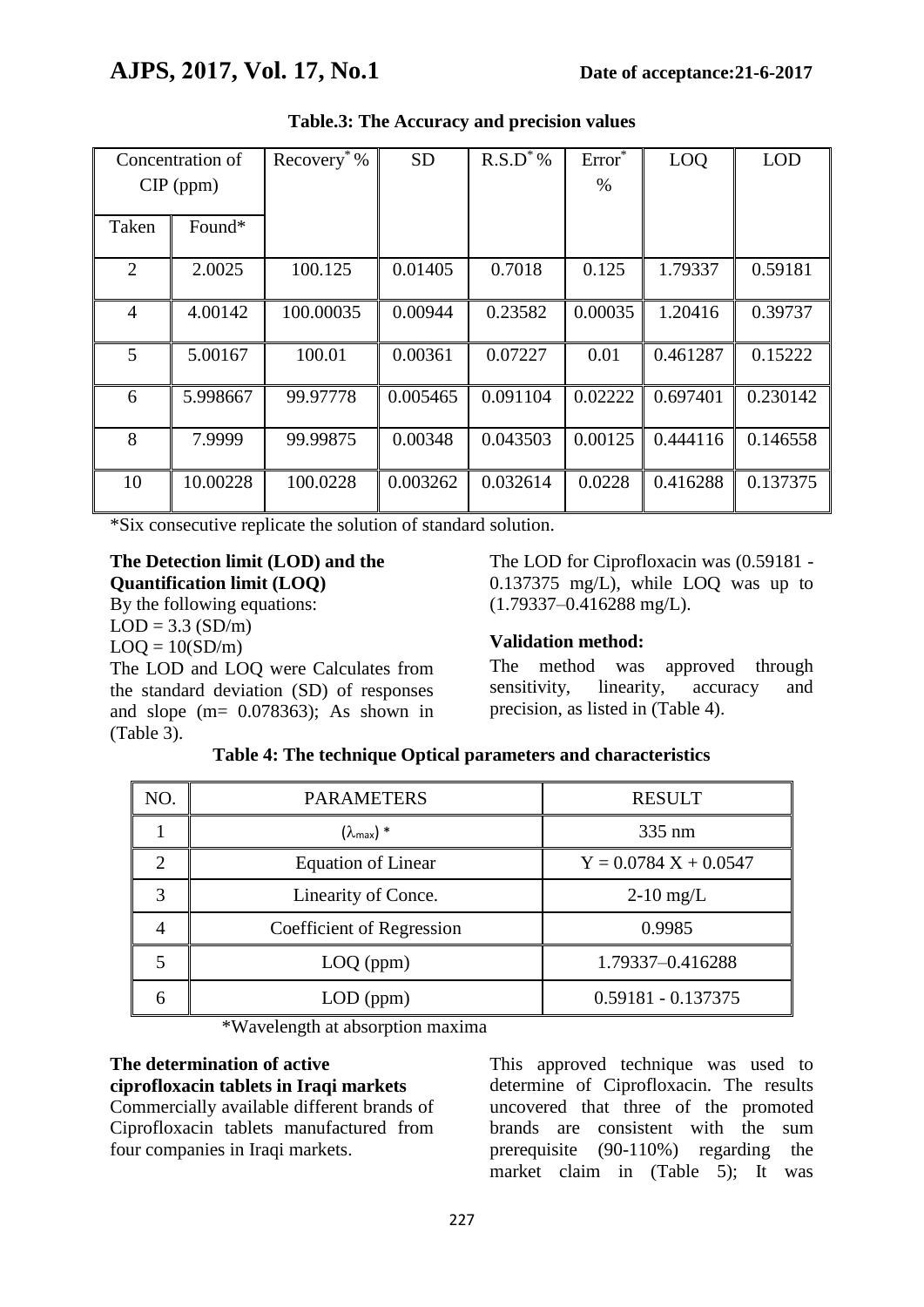discovered that Ciprofloxacin from Pharma International Company was the top weight percentage than others, While Acino Company was less concentration, in which the concentration of every obsorbance was resolved for no less than six sample solutions of each sample contrasted to the

standard calibration curve in this technique.

The calculated weight percentage (Wt%), standard deviation (SD) and the validity of this technique could be demonstrated by analyzing authentic samples of the medication.

| Table 5: Assurance of ciprofloxacin from ciprofloxacin tablets companies |  |  |
|--------------------------------------------------------------------------|--|--|
|                                                                          |  |  |

| N <sub>O</sub> | <b>TRADE NAME</b> | <b>COMPANY</b>            | $\textbf{FOUND}^*(\textbf{ppm})$ | <b>SD</b> | $Wt\%$   |
|----------------|-------------------|---------------------------|----------------------------------|-----------|----------|
|                | Cipropharm        | Pharma International Co.  | 5.7151                           | 0.323     | 95.2514% |
|                |                   | Amman- Jordan             |                                  |           |          |
| $\overline{2}$ | Ciproneer         | Pioneer Co. Iraq          | 5.44392                          | 0.34892   | 90.7319% |
| 3              | Microflox         | <b>MICRO LABS LIMITED</b> | 5.3685                           | 0.3779    | 89.475%  |
|                |                   | $-$ INDIA                 |                                  |           |          |
| 4              | Bactiflox-500     | Sofarimex, Cacem,         | 4.587                            | 0.22011   | 76.45%   |
|                |                   | Portugal for Acino.       |                                  |           |          |
|                |                   | Miesbach, Garmany         |                                  |           |          |

\* Normal of six sequential recreate arrangement of test arrangement.